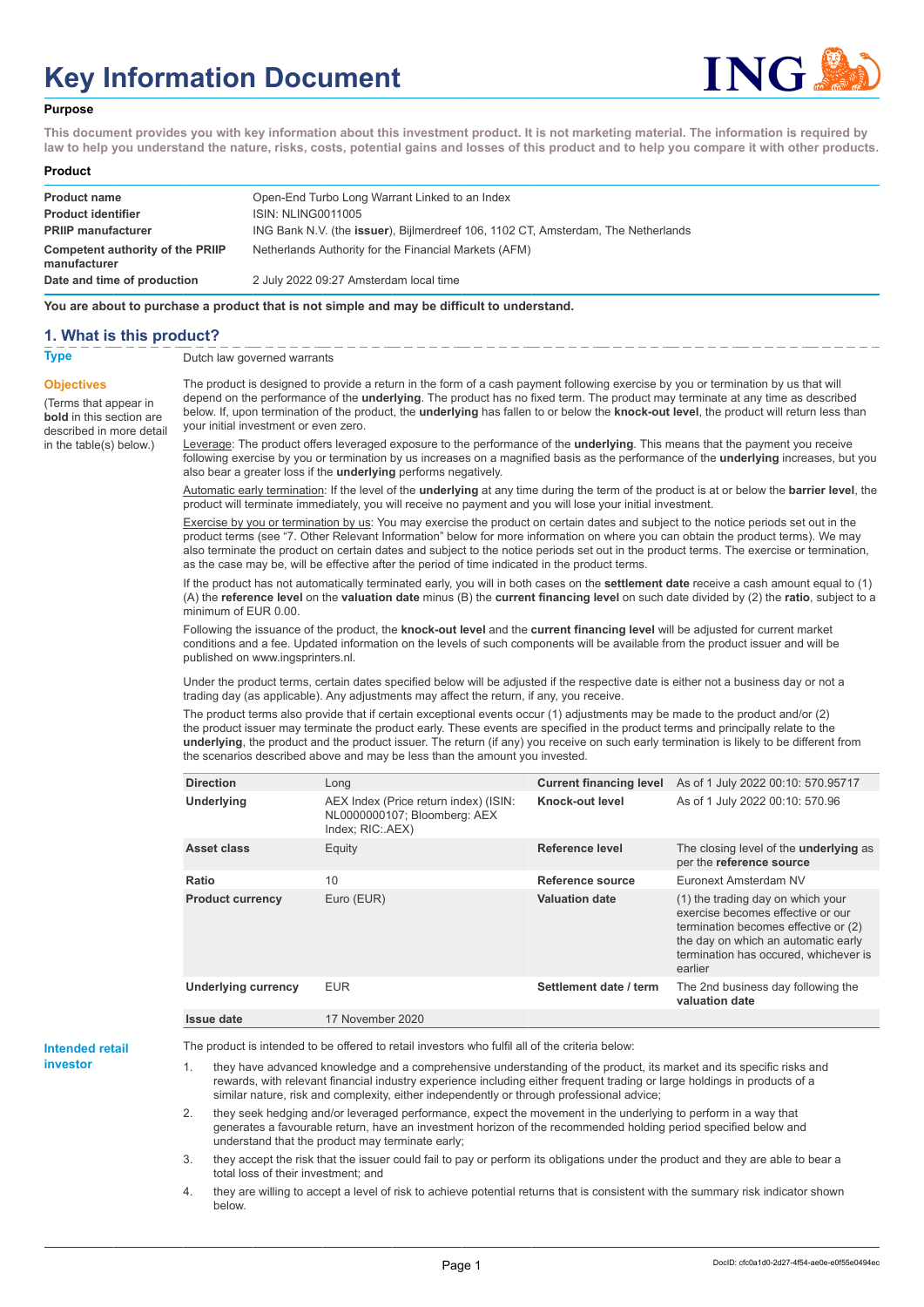# **2. What are the risks and what could I get in return?**

**Risk indicator**

**Performance scenarios**



thereto as specified in the section "7. Other relevant information" below.

#### **Market developments in the future cannot be accurately predicted. The scenarios shown are only an indication of some of the possible outcomes based on recent returns. Actual returns could be lower.**

| <b>Investment: EUR 10,000</b> |                                                                           |                              |
|-------------------------------|---------------------------------------------------------------------------|------------------------------|
| <b>Scenarios</b>              |                                                                           | 1 day                        |
|                               |                                                                           | (Recommended holding period) |
| <b>Stress scenario</b>        | What you might get back after costs<br>Percentage return (not annualised) | EUR 1,813.85<br>$-81.86%$    |
| Unfavourable scenario         | What you might get back after costs<br>Percentage return (not annualised) | EUR 9.129.56<br>$-8.70%$     |
| <b>Moderate scenario</b>      | What you might get back after costs<br>Percentage return (not annualised) | EUR 10.098.97<br>$0.99\%$    |
| <b>Favourable scenario</b>    | What you might get back after costs<br>Percentage return (not annualised) | EUR 10.931.71<br>9.32%       |

The average returns shown in the above table are not annualised, which means they may not be comparable to the average returns shown in other key information documents.

This table shows the money you could get back over the next day under different scenarios, assuming that you invest EUR 10,000.

The scenarios shown illustrate how your investment could perform. The recommended holding period for this product is less than one year. The figures are therefore not calculated on a per year basis, but for the recommended holding period. Figures in this section and "4. What are the costs?" are therefore not comparable with figures given for products with a recommended holding period of at least one year. The scenarios presented are an estimate of future performance based on evidence from the past on how the value of this investment varies, and are not an exact indicator. What you get will vary depending on how the market performs and how long you keep the product. The stress scenario shows what you might get back in extreme market circumstances, and it does not take into account the situation where we are not able to pay you.

This product cannot be easily cashed in. This means it is difficult to estimate how much you would get back if you cash in before the recommended holding period. You will either be unable to cash in early or you will have to pay high costs or make a large loss if you do so.

The figures shown include all the costs of the product itself, but may not include all the costs that you pay to your advisor or distributor. The figures do not take into account your personal tax situation, which may also affect how much you get back.

Buying this product holds that you think the level of the underlying will increase.

Your maximum loss would be that you will lose your investment.

## **3. What happens if ING Bank N.V. is unable to pay out?**

You are exposed to the risk that the issuer might be unable to meet its obligations in connection with the product for instance in the event of bankruptcy or an official directive for resolution action. This may materially adversely affect the value of the product and could lead to you losing some or all of your investment in the product. The product is not a deposit and as such is not covered by any deposit protection scheme.

### **4. What are the costs?**

The Reduction in Yield (RIY) shows what impact the total costs you pay will have on the investment return you might get. The total costs take into account one-off, ongoing and incidental costs.